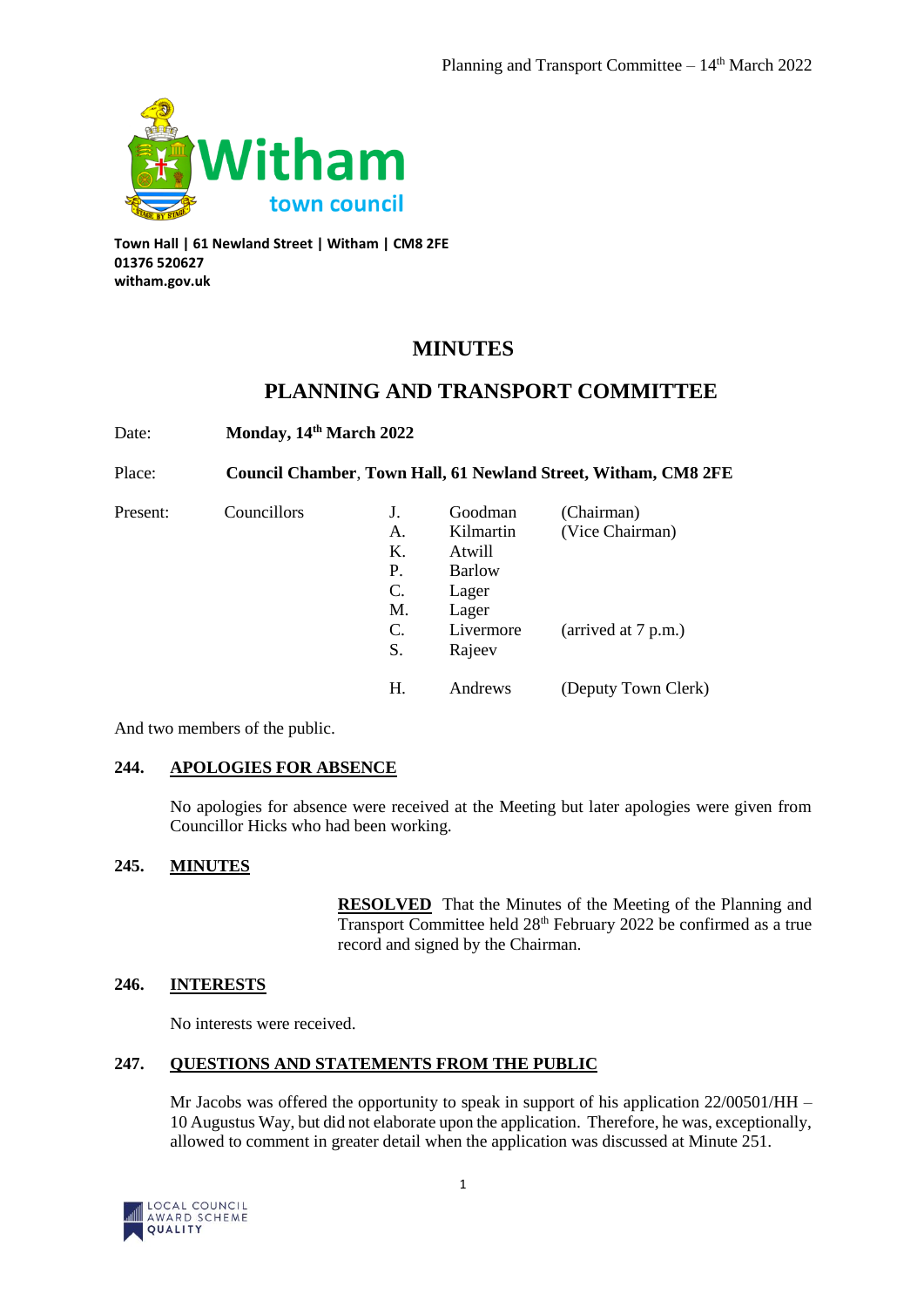Mr Green spoke about the proposed Gershwin Park development which had been considered previously by this Committee. He was disappointed to note that the Town Council had not recommended that a health centre be included as there were no medical facilities in this part of the town despite the number of new homes. He also reminded Members of the difficulties in getting the NHS to agree to a pharmacy on the site and whether it would be necessary to start negotiations again.

The Chairman thanked Mr Green for his comments and explained that the Clinical Commissioning Group would not permit a stand-alone health centre in this location.

# **248. FENCE AT IVY CHIMNEYS**

An email was received from the District Council Planning Officer concerning the erection of the fence at Ivy Chimneys.

The boundary treatment at Ivy Chimneys had caused a number of complaints by residents who would be carefully monitoring the situation to ensure that the boundary is reinstated in the same place.

Members reiterated the need to ensure hedgerows are protected and future plans would therefore be scrutinised. This issue would also be included in the Neighbourhood Plan.

**RESOLVED** That the information be received and noted.

# **249. PLANNING OFFICER'S REPORT**

The Planning Officer reported that progress was being made with regard to speed surveys and the matter would be discussed at the following Town Council Meeting.

The Chairman was delighted to note that Phase 4 of the development off Rectory Lane, Rivenhall and the proposed cycleway in Collingwood Road had been refused by Braintree District Council. He also thanked Members who had made representations to the Planning Authority.

**RESOLVED** That the information be received and noted.

# **250. PART 1 APPLICATIONS**

| 22/00494/HH | <b>10 The Paddocks, Witham</b> |  |
|-------------|--------------------------------|--|
|             | Two storey rear extension      |  |

### **NO OBJECTION**

**22/00474/HH Mallards, Pattison Close, Witham** Single storey detached garage

### **NO OBJECTION**

#### **22/00377/ADV 2 Tungsten Park, Eastways, Witham** Installation of non-illuminated signs

### **NO OBJECTION**